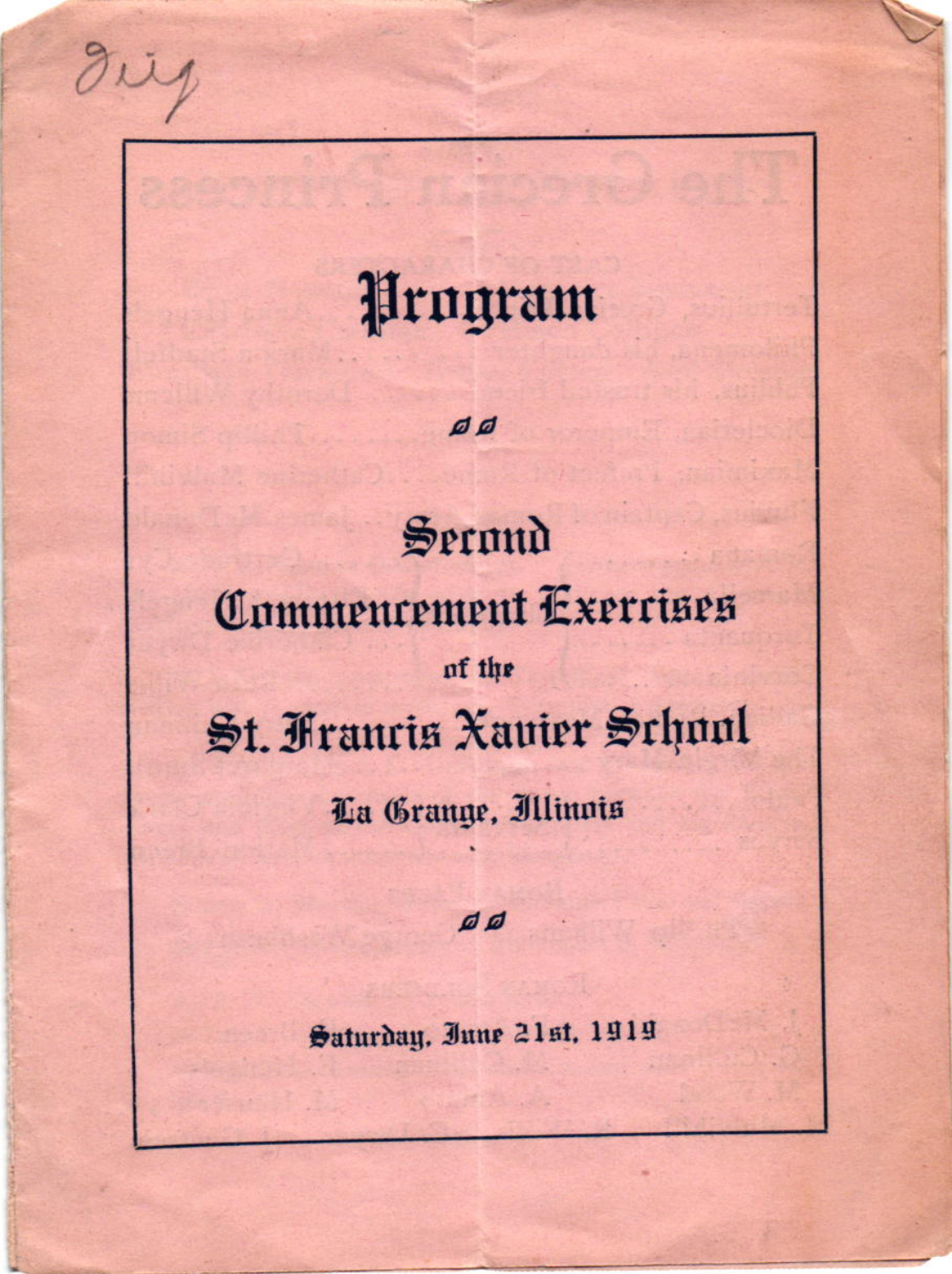# **The Grecian Princess**

### **CAST OF CHARACTERS**

Tertullius, Grecian Prince........... Anna Hengels Philomena, his daughter .... . ..... Marion Stadfelt Publius, his trusted friend.......Dorothy Willems Diocletian, Emperor of Rome........Phillip Simon Maximian, Prefect of Rome....Catherine Mulvihill Fluvius, Captain of Roman Army.. James McDonald Romana<br>
Marcella<br>
Christians
Christians
Christians
Corvenia<br>
Christians
Corvenia<br>
Christians
Corvenia<br>
Corvenia<br>
Corvenia<br>
Corvenia<br>
Corvenia<br>
Corvenia<br>
Corvenia<br>
Corvenia<br>
Corvenia<br>
Corvenia<br>
Corvenia<br>
Corvenia<br>
Corvenia<br> Gallien, Roman Messenger.......... Mary Cullinan The Virgin Mary ................. Margaret Smith 

# **ROMAN PAGES**

Phillip Willems George Washburn

# **ROMAN SOLDIERS**

| J. McDonald  | F. Amato                      | E. Breen   |
|--------------|-------------------------------|------------|
| G. Cullinan  | M. Cullinan                   | E. Hengels |
| M. Wood      | A. Amato                      | M. Hauser  |
| M. Mulvihill | R. Willis C. Dwyer J. Goetsch |            |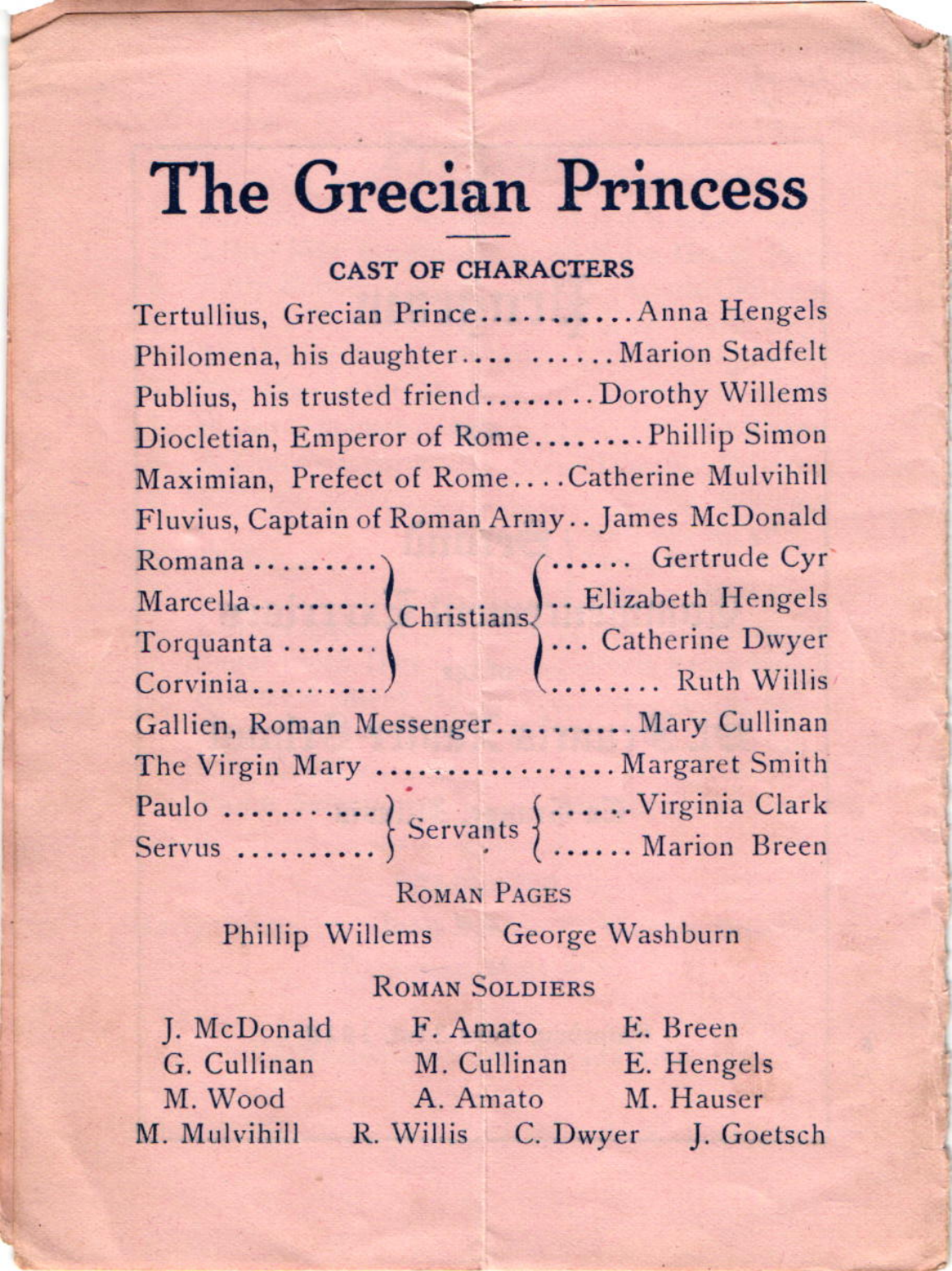#### **GHOSTS**

Dorothy Willems

Madeline Hauser

# **ANGELS**

Margaret Townsend Olive Novotny Charlotte Cullinan Helen Cullinan Elizabeth Townsend Esther Cortezi Nell Sheehan

#### **SYNOPSIS**

ACT I. Roman Encampment. Soldiers are discussing the theft of Diocletian's edict to extricate the Christians. Soldiers depart shouting to victory.

ACT II. An apartment in Tertullius' house. Gallien arrives with the roman message. Tertullius is downcast.

ACT III.-SCENE 1. Diocletian and Maximian are anxjously awaiting the result of the battle between the Roman forces and those of the Goths. Tertullius and his daughter Philomena seek an interview with Diocletian.

SCENE 2. Meeting of the two servants, Paulo and Servus.

SCENE 3. The scourging of Philomena in tableau.

ACT IV.-SCENE I. Prison scene.

SCENE 2. Dialogue between four Christians.

SCENE 3. A woods. Philomena is tied to a tree, awaiting her death.

TABLEAU.